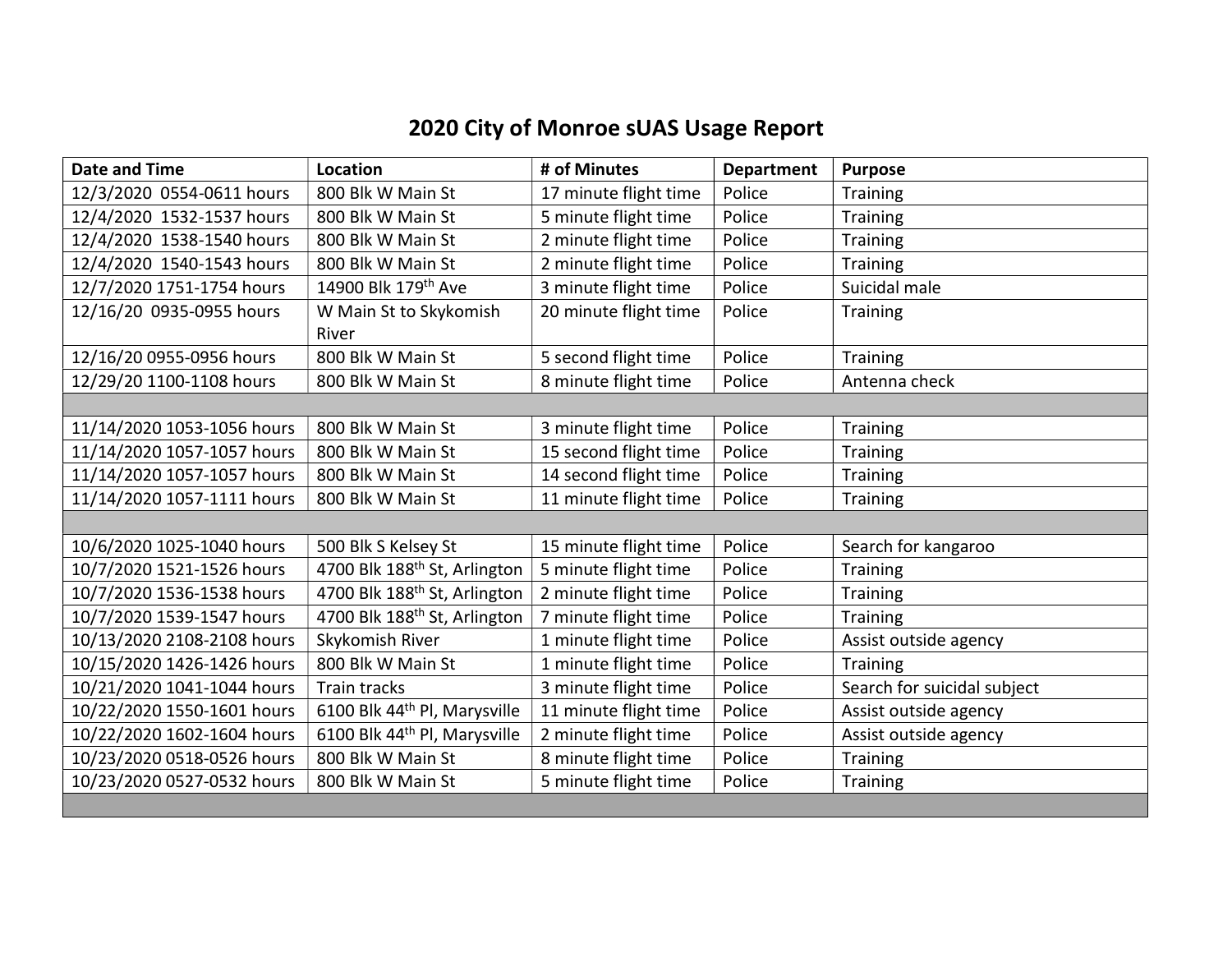| 1527-1535 hours<br>9/3/20 | Snoqualmie River       | 8 minute flight time  | Police | Assist outside agency                 |  |  |
|---------------------------|------------------------|-----------------------|--------|---------------------------------------|--|--|
| 9/3/20<br>1558-1610 hours | Snoqualmie River       | 12 minute flight time | Police | Assist outside agency                 |  |  |
| 1610-1612 hours<br>9/3/20 | Snoqualmie River       | 2 minute flight time  | Police | Assist outside agency                 |  |  |
| 9/3/20<br>1612-1614 hours | Snoqualmie River       | 2 minute flight time  | Police | Assist outside agency                 |  |  |
| 1624-1628 hours<br>9/3/20 | Snoqualmie River       | 4 minute flight time  | Police | Assist outside agency                 |  |  |
| 0620-0624 hours<br>9/4/20 | 100 Blk W Main St      | 4 minute flight time  | Police | Rooftop search for subject camping on |  |  |
|                           |                        |                       |        | top of business                       |  |  |
| 9/5/20 1000-1023 hours    | 17200 Blk Sawyer St    | 23 minute flight time | Police | Shooting incident photographs         |  |  |
| 9/22/20 1443-1453 hours   | Skykomish River Park   | 10 minute flight time | Police | <b>Training</b>                       |  |  |
| 9/22/20 1453-1456 hours   | 800 Blk W Main St      | 3 minute flight time  | Police | Training                              |  |  |
| 9/22/20 1457-1502 hours   | 800 Blk W Main St      | 5 minute flight time  | Police | <b>Training</b>                       |  |  |
| 9/22/20 1502-1505 hours   | 800 Blk W Main St      | 3 minute flight time  | Police | <b>Training</b>                       |  |  |
| 9/22/20 1520-1525 hours   | W Main $St$ – Lewis St | 5 minute flight time  | Police | <b>Training</b>                       |  |  |
| 9/22/20 1525-1535 hours   | Skykomish River        | 9 minute flight time  | Police | <b>Training</b>                       |  |  |
|                           |                        |                       |        |                                       |  |  |
| 8/4/20 1343-1349 hours    | 800 Blk W Main St      | 6 minute flight time  | Police | <b>Training</b>                       |  |  |
| 8/4/20 1350-1351 hours    | 800 Blk W Main St      | 1 minute flight time  | Police | <b>Training</b>                       |  |  |
| 8/6/20 1615-1617 hours    | 100 Blk S Lewis St     | 2 minute flight time  | Police | Officer safety - subject on roof of   |  |  |
|                           |                        |                       |        | business                              |  |  |
| 8/12/20 1337-1339 hours   | 800 Blk W Main St      | 2 minute flight time  | Police | Demonstration for news story          |  |  |
| 8/12/20 1443-1448 hours   | <b>Farmers Market</b>  | 5 minute flight time  | Police | Farmer's Market demo                  |  |  |
| 8/12/20 1509-1525 hours   | <b>Farmers Market</b>  | 15 minute flight time | Police | Farmer's Market demo                  |  |  |
| 8/12/20 1603-1604 hours   | <b>Farmers Market</b>  | 1 minute flight time  | Police | Farmer's Market demo                  |  |  |
| 8/12/20 1604-1610 hours   | <b>Farmers Market</b>  | 6 minute flight time  | Police | Farmer's Market demo                  |  |  |
| 8/12/20 1614-1618 hours   | <b>Farmers Market</b>  | 3 minute flight time  | Police | Farmer's Market demo                  |  |  |
| 8/12/20 1722-1722 hours   | <b>Farmers Market</b>  | 30 second flight time | Police | Farmer's Market demo                  |  |  |
| 8/12/20 1756-1801 hours   | <b>Farmers Market</b>  | 5 minute flight time  | Police | Farmer's Market demo                  |  |  |
| 8/12/20 1904-1911 hours   | Main St / SR 2         | 7 minute flight time  | Police | Search for domestic violence          |  |  |
|                           |                        |                       |        | suspect/assist with K9 track          |  |  |